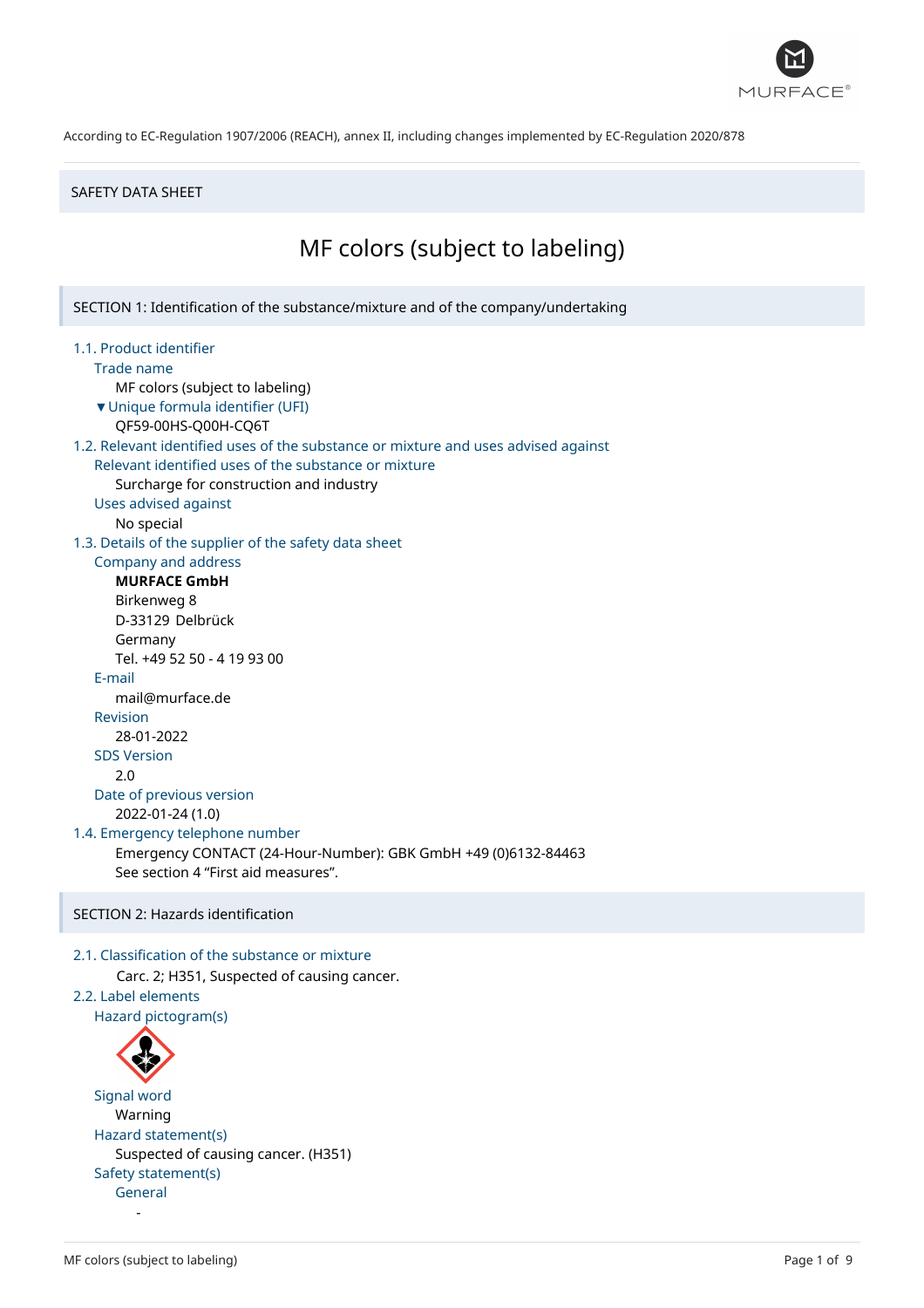

#### ▼Prevention

Wear eye protection. (P280)

Obtain special instructions before use. (P201)

Response

IF exposed or concerned: Get medical advice/attention. (P308+P313)

## **Storage**

Store locked up. (P405)

## Disposal

Dispose of contents/container to an approved waste disposal plant. (P501)

#### Hazardous substances

titanium dioxide; [in powder form containing 1 % or more of particles with aerodynamic diameter ≤ 10 μm]

## 2.3. Other hazards

## Additional labelling

EUH212, Warning! Hazardous respirable dust may be formed when used. Do not breathe dust.

#### Additional warnings

This mixture/product does not contain any substances considered to meet the criteria classifying them as PBT and/or vPvB.

## SECTION 3: Composition/information on ingredients

#### 3.2. Mixtures

| Product/substance                                 | Identifiers             | % w/w      | Classification | Note |
|---------------------------------------------------|-------------------------|------------|----------------|------|
| titanium dioxide; [in<br>powder form containing 1 | CAS No.: 13463-67-7     | >90-≤99.9% | Carc. 2, H351  |      |
| % or more of particles                            | EC No.: 236-675-5       |            |                |      |
| with aerodynamic<br>diameter $\leq 10 \mu m$ ]    | REACH:                  |            |                |      |
|                                                   | Index No.: 022-006-00-2 |            |                |      |

#### -----

See full text of H-phrases in section 16. Occupational exposure limits are listed in section 8, if these are available. Other information

No special

#### SECTION 4: First aid measures

## 4.1. Description of first aid measures

### General information

In the case of accident: Contact a doctor or casualty department – take the label or this safety data sheet. Contact a doctor if in doubt about the injured person's condition or if the symptoms persist. Never give an unconscious person water or other drink.

#### Inhalation

Upon breathing difficulties or irritation of the respiratory tract: Bring the person into fresh air and stay with him/her.

## Skin contact

Remove contaminated clothing and shoes immediately. Ensure to wash exposed skin thoroughly with water and soap. Skin cleanser can be used. DO NOT use solvents or thinners.

If skin irritation occurs: Get medical advice/attention.

#### Eye contact

Upon irritation of the eye: Remove contact lenses and open eyes widely. Flush eyes with water or saline water(20- 30°C) for at least 5 minutes. Seek medical assistance and continue flushing during transport.

Ingestion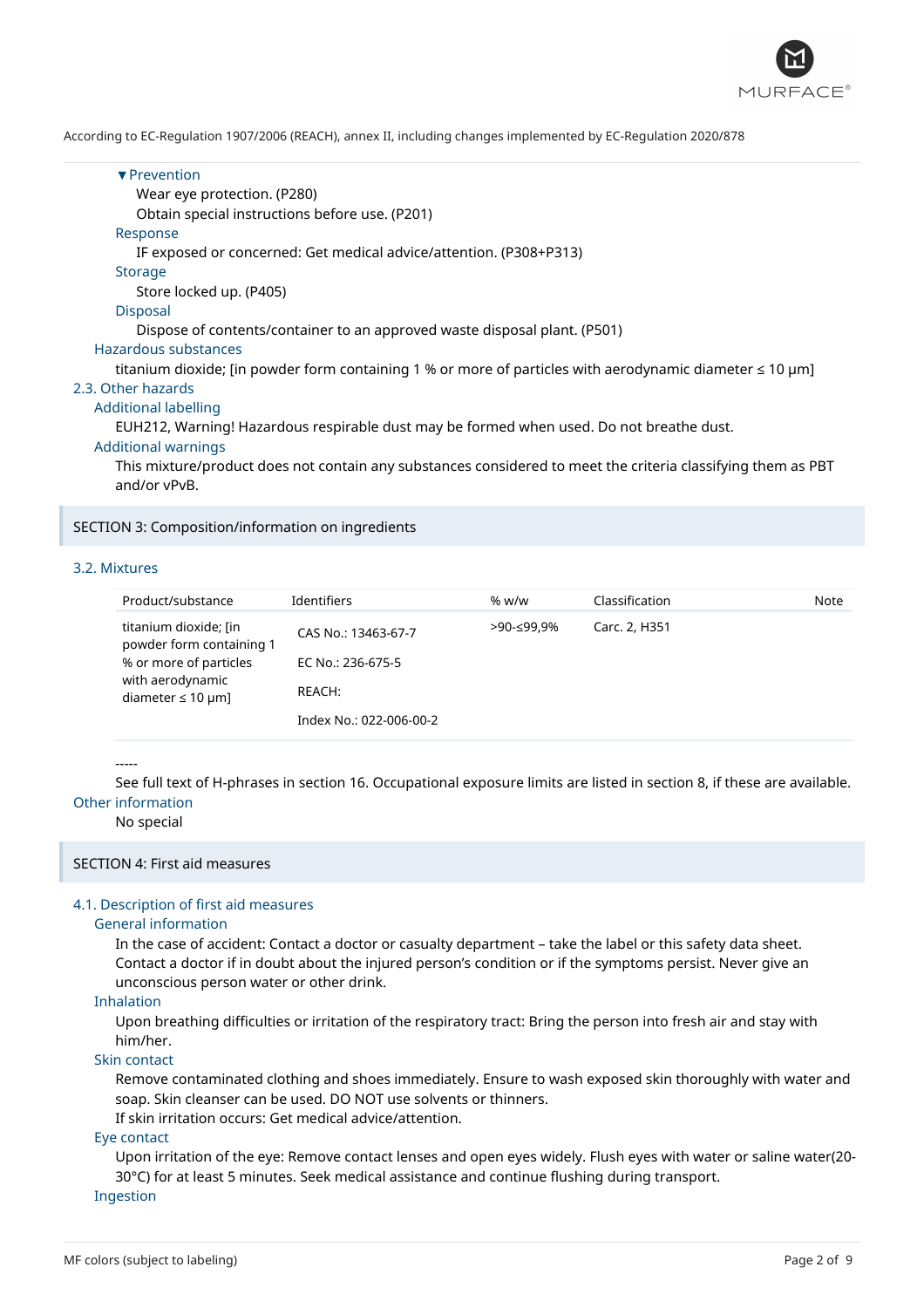

Provide plenty of water for the person to drink and stay with him/her. In case of malaise, seek medical advice immediately and bring the safety data sheet or label from the product. Do not induce vomiting, unless recommended by the doctor. Have the victim lean forward with head down to avoid inhalation of- or choking on vomited material.

## Burns

Not applicable

#### 4.2. Most important symptoms and effects, both acute and delayed

No special

#### 4.3. Indication of any immediate medical attention and special treatment needed

IF exposed or concerned:

Get immediate medical advice/attention.

#### Information to medics

Bring this safety data sheet or the label from this product.

## SECTION 5: Firefighting measures

#### 5.1. Extinguishing media

Suitable extinguishing media: Alcohol-resistant foam, carbon dioxide, powder, water mist. Unsuitable extinguishing media: Waterjets should not be used, since they can spread the fire.

#### 5.2. Special hazards arising from the substance or mixture

Fire will result in dense smoke. Exposure to combustion products may harm your health. Closed containers, which are exposed to fire, should be cooled with water. Do not allow fire-extinguishing water to enter the sewage system and nearby surface waters.

If the product is exposed to high temperatures, e.g. in the event of fire, dangerous decomposition compounds are produced. These are:

Some metal oxides.

#### 5.3. Advice for firefighters

Wear self-contained breathing apparatus and protective clothing to prevent contact. Upon direct exposure contact The National Poisons Information Service (dial 111, 24 h service) in order to obtain further advice.

## SECTION 6: Accidental release measures

## 6.1. Personal precautions, protective equipment and emergency procedures

Avoid direct contact with spilled substances.

#### 6.2. Environmental precautions

Avoid discharge to lakes, streams, sewers, etc. In the event of leakage to the surroundings, contact local environmental authorities.

#### 6.3. Methods and material for containment and cleaning up

Collect spills carefully. Moist the material with water in order to prevent the formation and propagation of dust.

To the extent possible cleaning is performed with normal cleaning agents. Avoid use of solvents.

## 6.4. Reference to other sections

See section 13 on "Disposal considerations" in regard of handling of waste. See section 8 "Exposure controls/personal protection" for protective measures.

## SECTION 7: Handling and storage

#### 7.1. Precautions for safe handling

Avoid direct contact with the product.

Smoking, drinking and consumption of food is not allowed in the work area.

See section 8 "Exposure controls/personal protection" for information on personal protection.

## 7.2. Conditions for safe storage, including any incompatibilities

Containers that have been opened must be carefully resealed and kept upright to prevent leakage. Powder trickling out onto the floor or onto other containers must be prevented.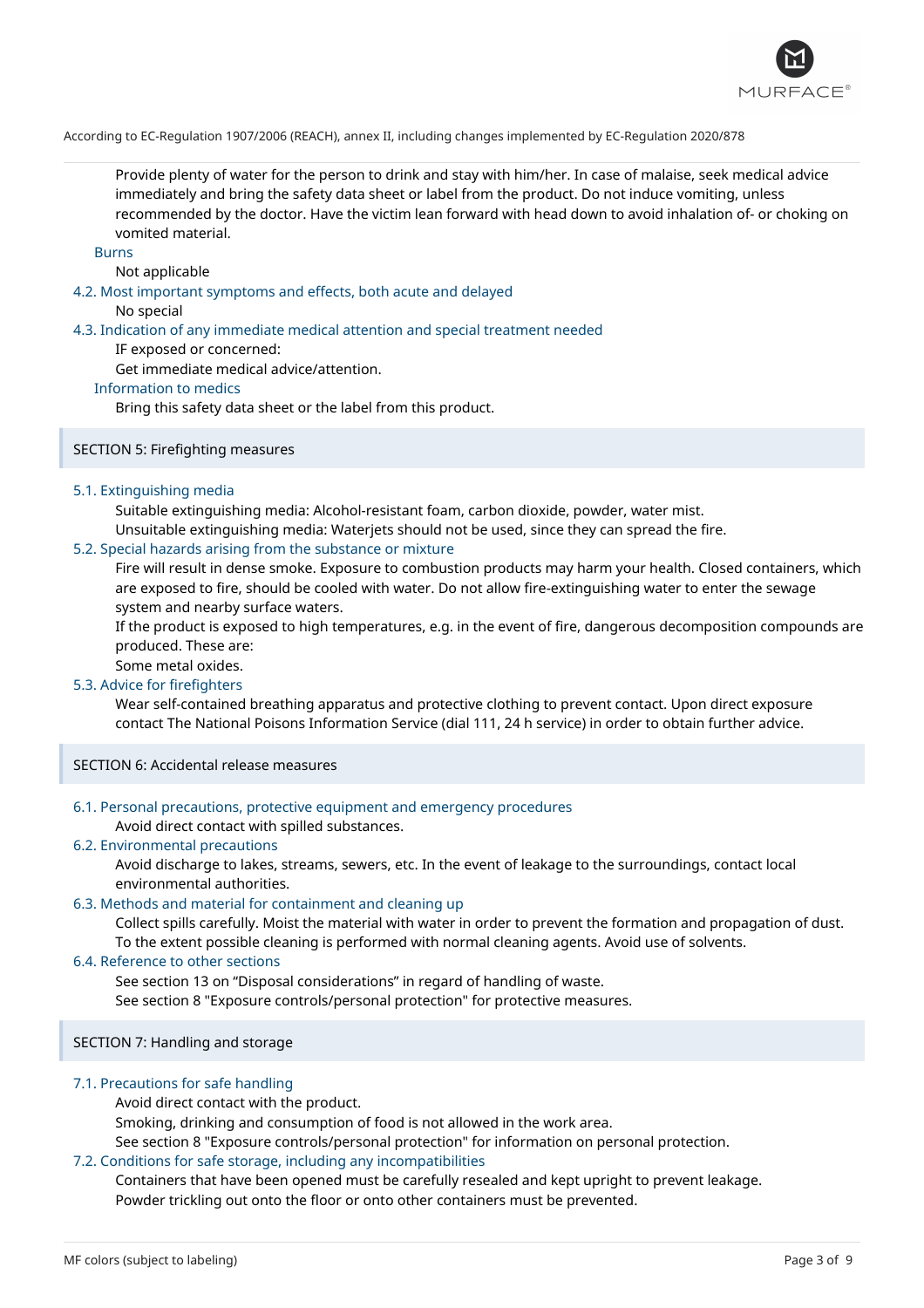

#### Recommended storage material

Keep only in original packaging.

## Storage temperature

Room temperature 18 to 23°C (Storage on stock, 3 to 8°C)

#### Incompatible materials

Strong acids, strong bases, strong oxidizing agents, and strong reducing agents.

## 7.3. Specific end use(s)

This product should only be used for applications quoted in section 1.2

## SECTION 8: Exposure controls/personal protection

## 8.1. Control parameters

 $\overline{a}$ 

titanium dioxide; [in powder form containing 1 % or more of particles with aerodynamic diameter ≤ 10 μm] Long term exposure limit (8 hours) (mg/m<sup>3</sup>): 10(inhalable)/4(respirable)

The Control of Substances Hazardous to Health Regulations 2002. SI 2002/2677 The Stationery Office 2002. EH40/2005 Workplace exposure limits (Fourth Edition 2020).

#### DNEL

No data available

## PNEC

No data available

#### 8.2. Exposure controls

Compliance with the given occupational exposure limits values should be controlled on a regular basis. General recommendations

Smoking, drinking and consumption of food is not allowed in the work area.

## Exposure scenarios

There are no exposure scenarios implemented for this product.

## Exposure limits

Professional users are subjected to the legally set maximum concentrations for occupational exposure. See occupational hygiene limit values above.

#### Appropriate technical measures

Do not recirculate outlet air that contain the substances.

#### Hygiene measures

In between use of the product and at the end of the working day all exposed areas of the body must be washed thoroughly. Always wash hands, forearms and face.

## Measures to avoid environmental exposure

Keep damming materials near the workplace. If possible, collect spillage during work.

## Individual protection measures, such as personal protective equipment

▼Generally

Use only CE marked protective equipment. No specific requirements

#### ▼Respiratory Equipment

| Type | Iass | Colour | Standards |                             |
|------|------|--------|-----------|-----------------------------|
| S/SL | ״מ   | White  | EN149     | $\mathcal{L} = \mathcal{L}$ |

## ▼Skin protection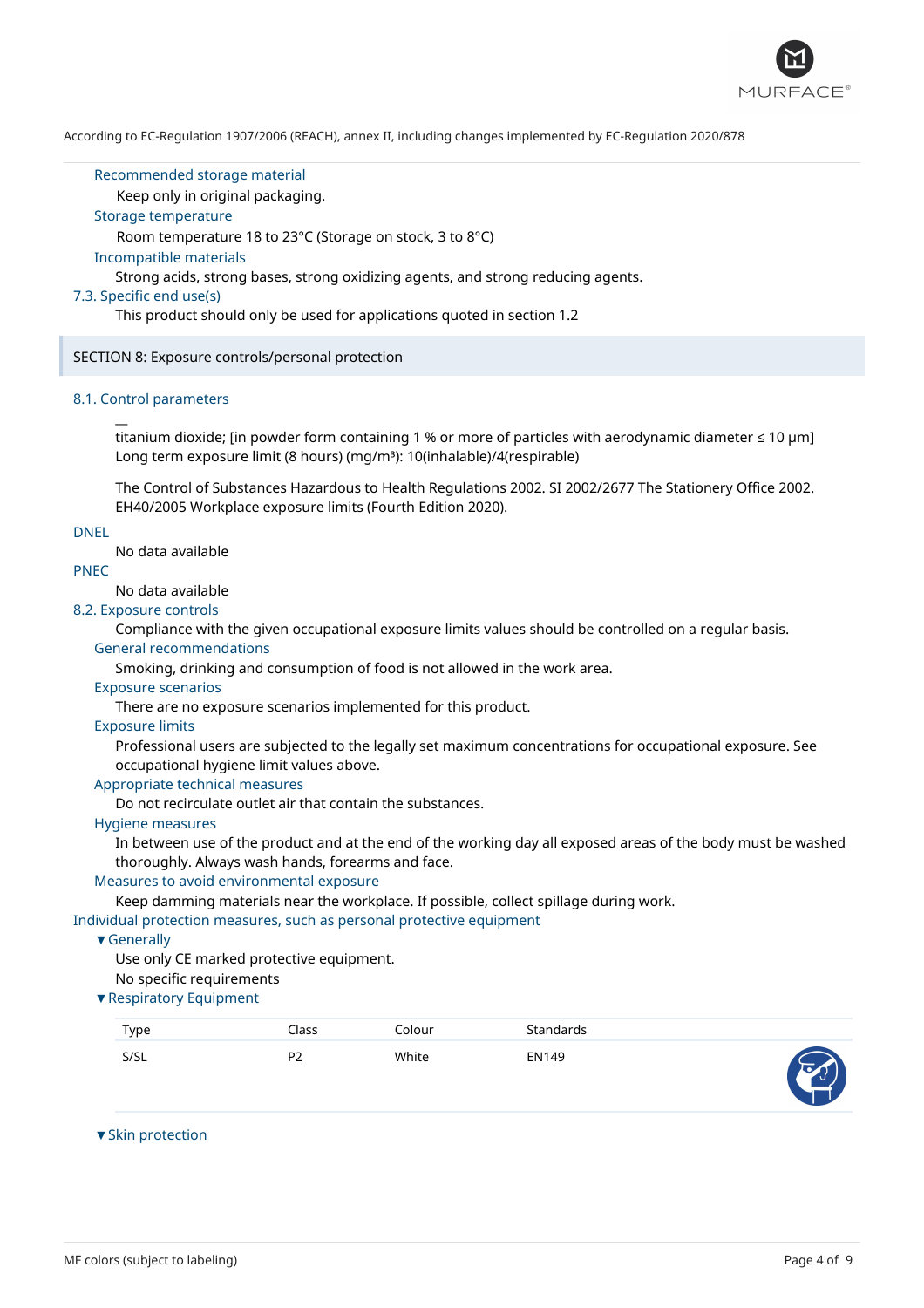

|    | Recommended                                                                                                                                                                                                                                                                                                                                                                                                                                                                                                                                                                                               | Type/Category        | Standards                |           |  |
|----|-----------------------------------------------------------------------------------------------------------------------------------------------------------------------------------------------------------------------------------------------------------------------------------------------------------------------------------------------------------------------------------------------------------------------------------------------------------------------------------------------------------------------------------------------------------------------------------------------------------|----------------------|--------------------------|-----------|--|
|    | Dedicated work clothing<br>should be worn                                                                                                                                                                                                                                                                                                                                                                                                                                                                                                                                                                 |                      |                          |           |  |
|    | ▼ Hand protection                                                                                                                                                                                                                                                                                                                                                                                                                                                                                                                                                                                         |                      |                          |           |  |
|    | Material                                                                                                                                                                                                                                                                                                                                                                                                                                                                                                                                                                                                  | Glove thickness (mm) | Breakthrough time (min.) | Standards |  |
|    | No special when used as<br>intended                                                                                                                                                                                                                                                                                                                                                                                                                                                                                                                                                                       |                      |                          |           |  |
|    | ▼ Eye protection                                                                                                                                                                                                                                                                                                                                                                                                                                                                                                                                                                                          |                      |                          |           |  |
|    | Type                                                                                                                                                                                                                                                                                                                                                                                                                                                                                                                                                                                                      | Standards            |                          |           |  |
|    | Safety glasses                                                                                                                                                                                                                                                                                                                                                                                                                                                                                                                                                                                            | <b>EN166</b>         |                          |           |  |
|    | SECTION 9: Physical and chemical properties                                                                                                                                                                                                                                                                                                                                                                                                                                                                                                                                                               |                      |                          |           |  |
| pH | Physical state<br>Powder<br>Colour<br>Various colours<br>Odour / Odour threshold<br>None<br>Testing not relevant or not possible due to nature of the product.<br>▼ Density (g/cm <sup>3</sup> )<br>4.8 (20 °C)<br>Kinematic viscosity<br>Does not apply to solids.<br>Particle characteristics<br>Testing not relevant or not possible due to nature of the product.<br>Phase changes                                                                                                                                                                                                                    |                      |                          |           |  |
|    | Melting point/Freezing point (°C)<br>Testing not relevant or not possible due to nature of the product.<br>Softening point/range (waxes and pastes) (°C)<br>Does not apply to solids.<br>Boiling point (°C)<br>Does not apply to solids.<br>Vapour pressure<br>Testing not relevant or not possible due to nature of the product.<br>Relative vapour density<br>Does not apply to solids.<br>Decomposition temperature (°C)<br>Testing not relevant or not possible due to nature of the product.<br>Data on fire and explosion hazards<br>Flash point (°C)<br>Does not apply to solids.<br>Ignition (°C) |                      |                          |           |  |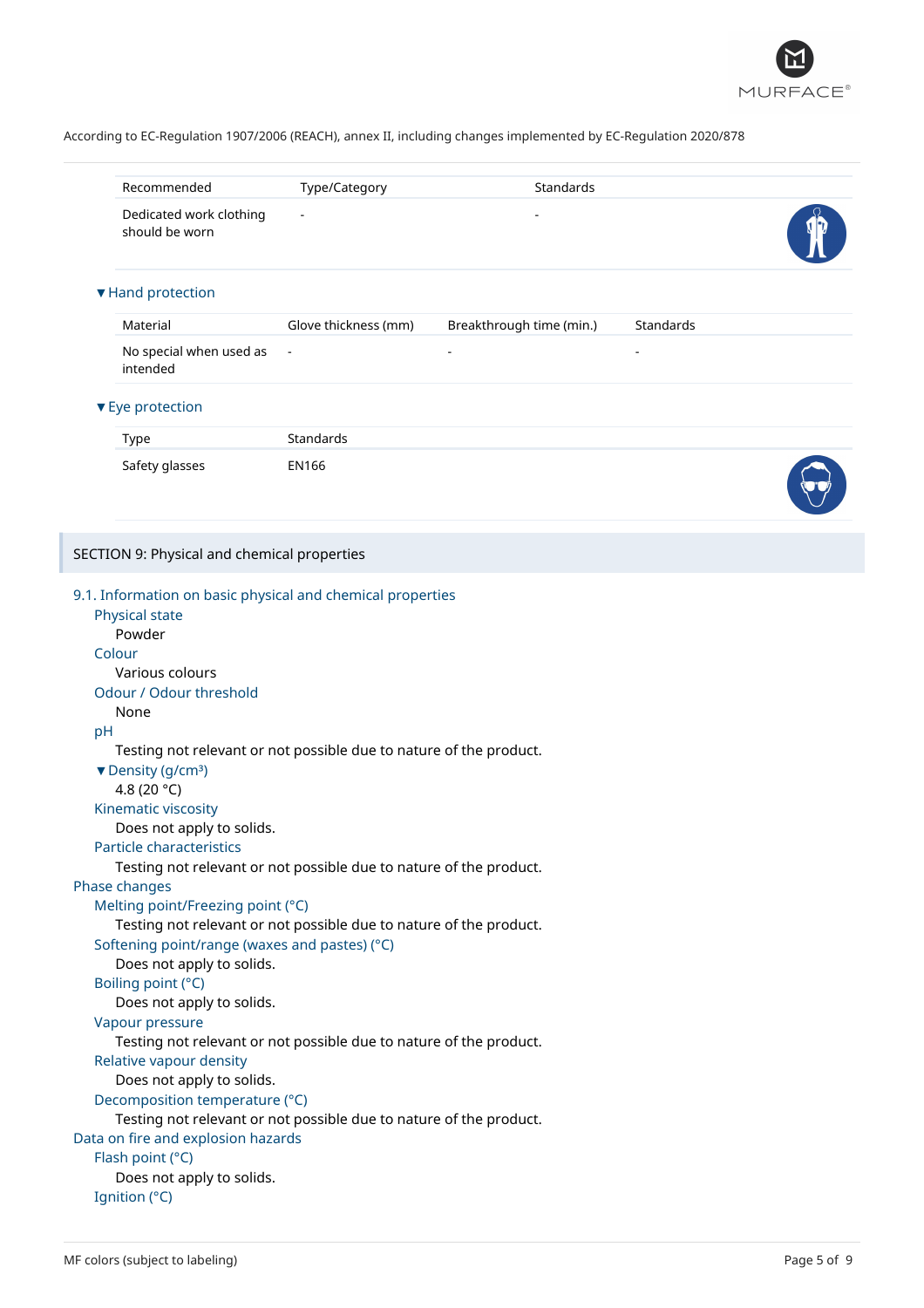

Testing not relevant or not possible due to nature of the product. Auto flammability (°C) Testing not relevant or not possible due to nature of the product. Lower and upper explosion limit (% v/v) Does not apply to solids. **Solubility** Solubility in water Testing not relevant or not possible due to nature of the product. n-octanol/water coefficient Testing not relevant or not possible due to nature of the product. Solubility in fat (g/L) Testing not relevant or not possible due to nature of the product. 9.2. Other information Other physical and chemical parameters No data available SECTION 10: Stability and reactivity 10.1. Reactivity No data available 10.2. Chemical stability The product is stable under the conditions, noted in section 7 "Handling and storage". 10.3. Possibility of hazardous reactions No special 10.4. Conditions to avoid No special

10.5. Incompatible materials

Strong acids, strong bases, strong oxidizing agents, and strong reducing agents.

#### 10.6. Hazardous decomposition products

The product is not degraded when used as specified in section 1.

SECTION 11: Toxicological information

#### 11.1. Information on hazard classes as defined in Regulation (EC) No 1272/2008 Acute toxicity

Based on available data, the classification criteria are not met.

#### Skin corrosion/irritation

Based on available data, the classification criteria are not met. Serious eye damage/irritation

Based on available data, the classification criteria are not met. Respiratory sensitisation

Based on available data, the classification criteria are not met. Skin sensitisation

Based on available data, the classification criteria are not met. Germ cell mutagenicity

Based on available data, the classification criteria are not met. **Carcinogenicity** 

Suspected of causing cancer.

#### Reproductive toxicity

Based on available data, the classification criteria are not met.

## STOT-single exposure

Based on available data, the classification criteria are not met.

#### STOT-repeated exposure

Based on available data, the classification criteria are not met.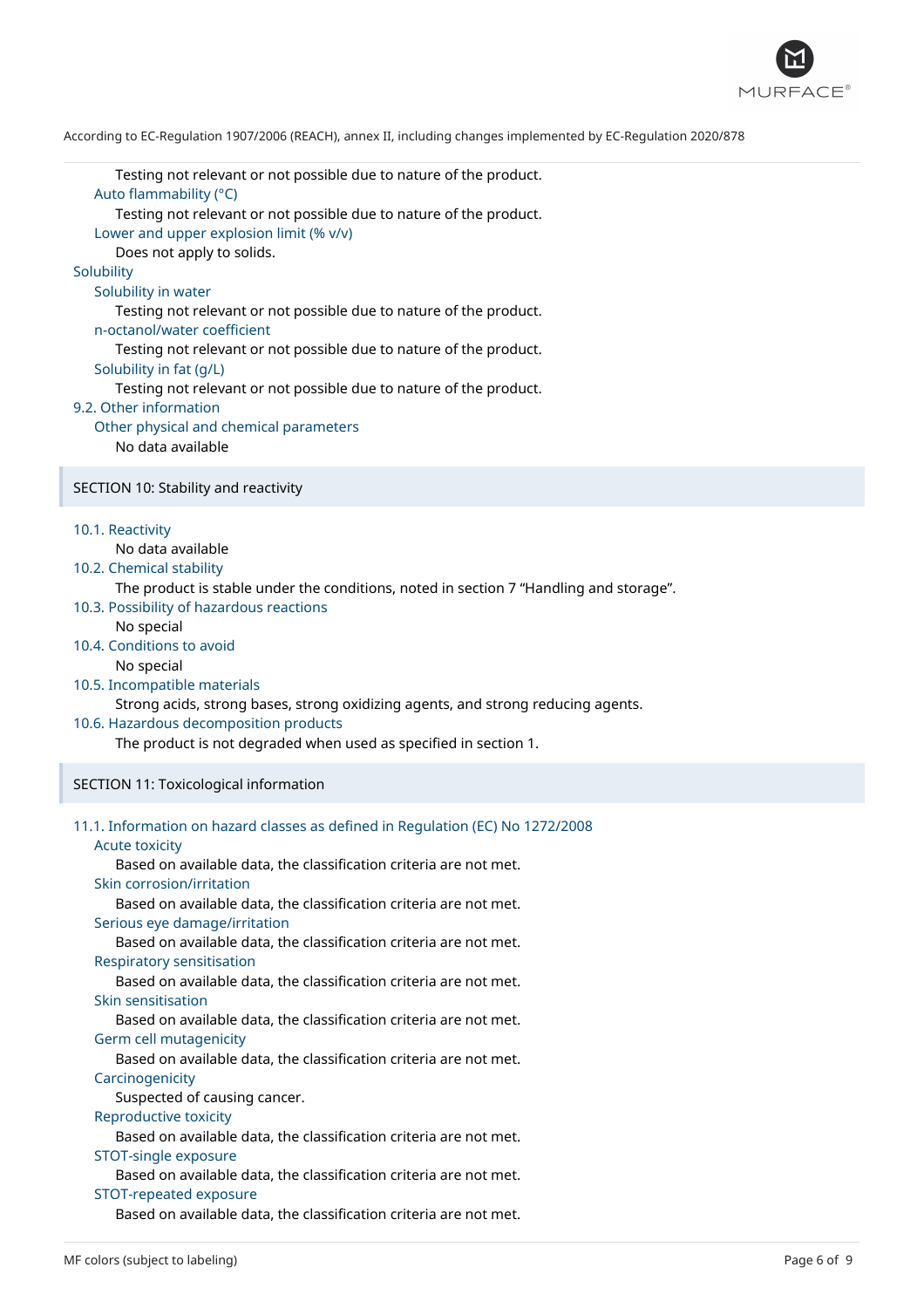

#### Aspiration hazard

Based on available data, the classification criteria are not met.

## 11.2. Information on other hazards

## Long term effects

Carcinogenic effects: This product contains substances considered or proven to be carcinogenic. The carcinogenic effects may be triggered subsequent to exposure through inhalation, skin contact or ingestion.

## Endocrine disrupting properties

No special

#### Other information

titanium dioxide; [in powder form containing 1 % or more of particles with aerodynamic diameter ≤ 10 μm] has been classified by IARC as a group 2B carcinogen.

#### SECTION 12: Ecological information

#### 12.1. Toxicity

## No data available

12.2. Persistence and degradability

- No data available
- 12.3. Bioaccumulative potential No data available

## 12.4. Mobility in soil

No data available

## 12.5. Results of PBT and vPvB assessment

This mixture/product does not contain any substances considered to meet the criteria classifying them as PBT and/or vPvB.

- 12.6. Endocrine disrupting properties No special
- 12.7. Other adverse effects

No special

## SECTION 13: Disposal considerations

## 13.1. Waste treatment methods

Product is covered by the regulations on hazardous waste. HP 7 – Carcinogenic Dispose of contents/container to an approved waste disposal plant. Regulation (EU) No 1357/2014 of 18 December 2014 on waste.

#### EWC code

Not applicable

## Specific labelling

Not applicable

#### Contaminated packing

Packaging containing residues of the product must be disposed of similarly to the product.

#### SECTION 14: Transport information

## 14.1. - 14.4.

Not dangerous goods according to ADR, IATA and IMDG. ADR/RID Not applicable IMDG Not applicable

MARINE POLLUTANT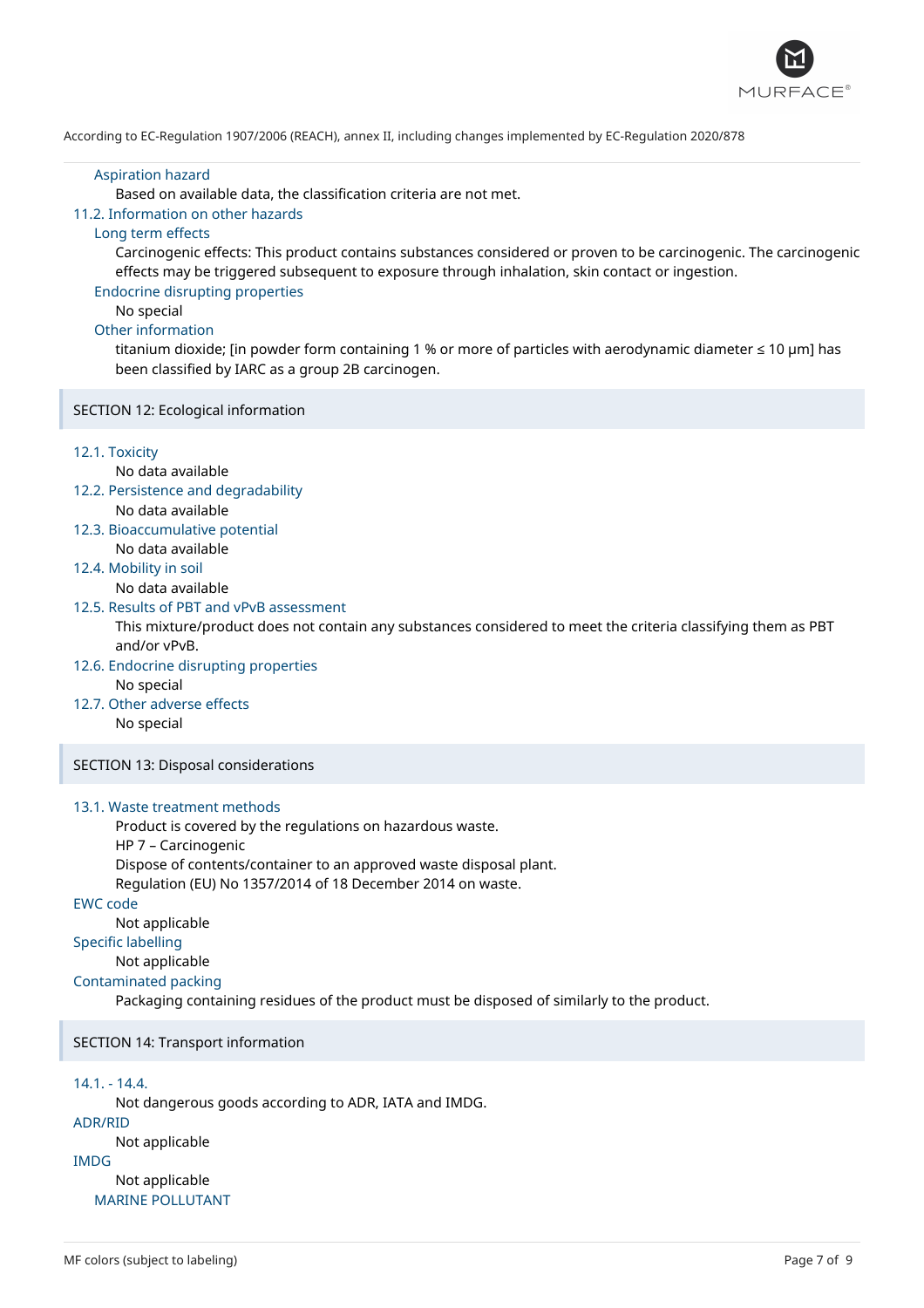

- IATA
	- Not applicable
- 14.5. Environmental hazards
	- Not applicable
- 14.6. Special precautions for user
	- Not applicable
- 14.7. Maritime transport in bulk according to IMO instruments No data available
	-

## SECTION 15: Regulatory information

15.1. Safety, health and environmental regulations/legislation specific for the substance or mixture

## Restrictions for application

Restricted to professional users.

People under the age of 18 shall not be exposed to this product.

Pregnant women and women breastfeeding must not be exposed to this product. The risk, and possible technical precautions or design of the workplace needed to eliminate exposure, must be considered.

## Demands for specific education

No specific requirements

SEVESO - Categories / dangerous substances

Not applicable

## Additional information

Not applicable

### Sources

The Management of Health and Safety at Work Regulations 1999 The Health and Safety at Work etc. Act 1974 Regulations 2013. Regulation (EU) No 1357/2014 of 18 December 2014 on waste. CLP Regulation (EC) No 1272/2008, as retained and amended in UK law. EC-Regulation 1907/2006 (REACH), as amended by UK REACH Regulations SI 2019/758

## 15.2. Chemical safety assessment

No

SECTION 16: Other information

## Full text of H-phrases as mentioned in section 3

H351, Suspected of causing cancer.

## Abbreviations and acronyms

ADN = European Provisions concerning the International Carriage of Dangerous Goods by Inland Waterway ADR = The European Agreement concerning the International Carriage of Dangerous Goods by Road ATE = Acute Toxicity Estimate BCF = Bioconcentration Factor CAS = Chemical Abstracts Service CE = Conformité Européenne CLP = Classification, Labelling and Packaging Regulation [Regulation (EC) No. 1272/2008] CSA = Chemical Safety Assessment CSR = Chemical Safety Report DMEL = Derived Minimal Effect Level DNEL = Derived No Effect Level EINECS = European Inventory of Existing Commercial chemical Substances ES = Exposure Scenario EUH statement = CLP-specific Hazard statement EWC = European Waste Catalogue